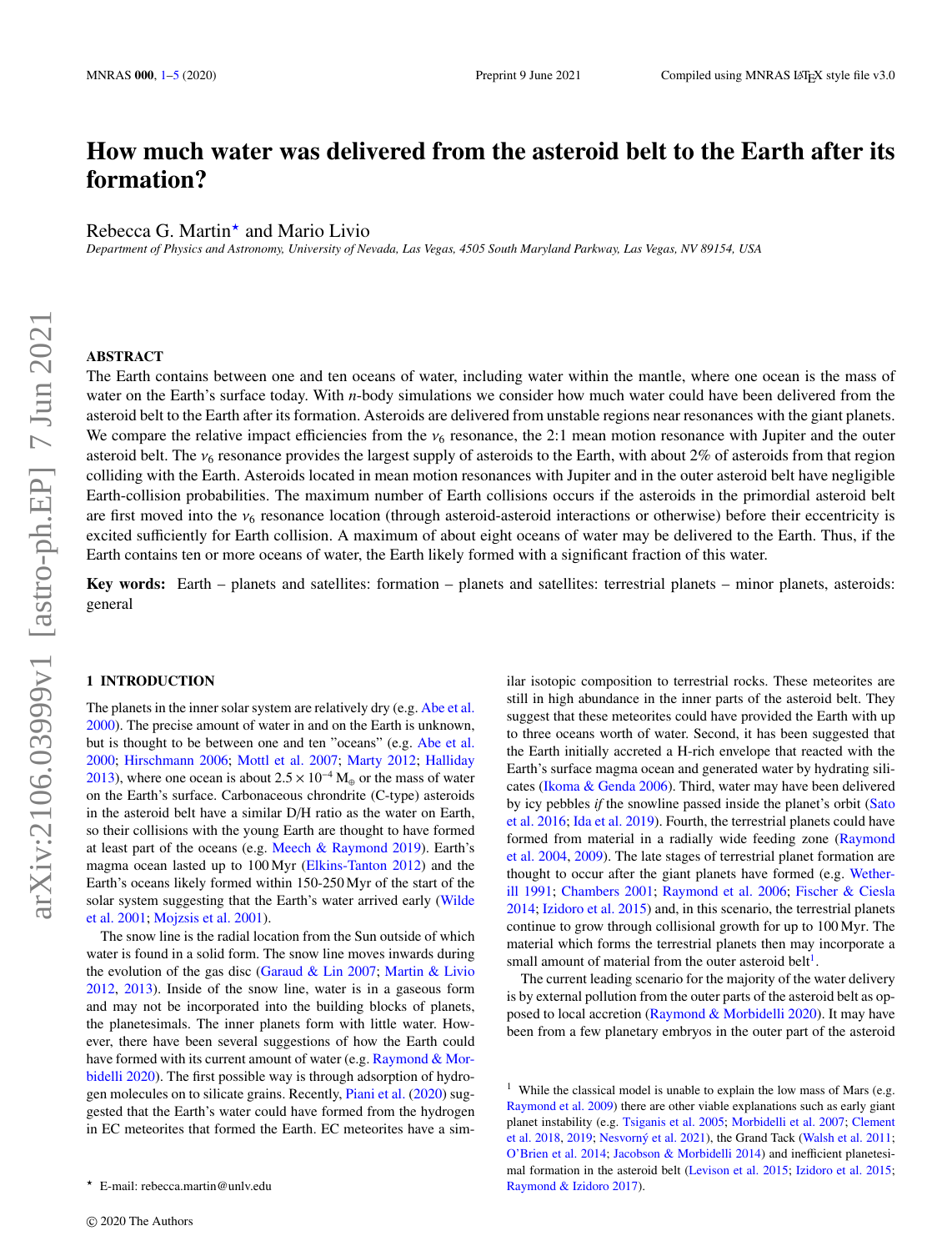belt [\(Morbidelli et al.](#page-4-34) [2000\)](#page-4-34) although the problem with stochastic delivery via large embryos in the outer belt is that, if such objects did form in the outer belt, they all need to be removed to prevent fossilizing gaps in the belt [\(O'Brien & Sykes](#page-4-35) [2011\)](#page-4-35). Asteroids and comets have certainly hit the Earth and delivered elements to its surface. Our Moon provides a record of the collisions (e.g. [Tera et al.](#page-4-36) [1974\)](#page-4-36). The rate of collisions declined over Gyr timescales as the belt is eroded (e.g. [Minton & Malhotra](#page-4-37) [2010\)](#page-4-37). The early collisions, at least, had the same size distribution as seen in the asteroid belt today (e.g. [Strom et al.](#page-4-38) [2005;](#page-4-38) [Bottke et al.](#page-4-39) [2005;](#page-4-39) [Strom et al.](#page-4-40) [2015\)](#page-4-40). Constraining asteroid belt delivery with crater counts is complicated as the majority of these impacts are left-over planetesimals (e.g. [Mor](#page-4-41)[bidelli et al.](#page-4-41) [2018\)](#page-4-41). However, no matter how much water the Earth formed with, at least some water must have been delivered to the surface through later collisions.

In this letter we estimate how much water could have been brought to the Earth through asteroid collisions after the formation of the Earth. Asteroids that are located in resonance locations within the asteroid belt have their eccentricity increased until they are able to collide with the Earth (e.g. [Bottke et al.](#page-4-42) [2002;](#page-4-42) [Chen et al.](#page-4-43) [2019\)](#page-4-43). In section [2](#page-1-0) we describe our *n*-body simulations in which we model three radially narrow regions of the asteroid belt: in the  $v_6$  resonance, in the 2:1 mean motion resonance with Jupiter and in the chaotic region outside of the asteroid belt. We compare the relative impact efficiencies between asteroids in these regions and the Earth. In section [3](#page-3-1) we discuss implications for the delivery of water to the Earth and we conclude in section [4.](#page-3-0)

#### <span id="page-1-0"></span>2 MODEL OF ASTEROID COLLISIONS

We use the Bulirsch-Stoer integrator in the MERCURY code [\(Chambers](#page-4-44) [1999\)](#page-4-44) to model the evolution and fate of asteroids that begin in the asteroid belt. We include the planets Jupiter, Saturn and Earth and a belt of asteroids in each simulation. The fraction of asteroids that collide with Mars is a factor of at least a few smaller than the collisions with Earth [\(Ito & Malhotra](#page-4-45) [2006;](#page-4-45) [Minton & Malhotra](#page-4-37) [2010\)](#page-4-37). Although we note that since we do not include Mars, this may lead to a slightly increased collision rate with the Earth. The asteroids are treated as test particles that do not interact with each other. We assume that the planets are fully formed and we ignore gas friction in our simulations.

In order to get a statistically significant number of asteroid collisions we focused on three radially narrow regions of the asteroid belt: (1) the  $v_6$  resonance at about 2.1 au (e.g. [Froeschle & Scholl](#page-4-46) [1986;](#page-4-46) [Morbidelli & Henrard](#page-4-47) [1991;](#page-4-47) [Morbidelli et al.](#page-4-48) [1994\)](#page-4-48) (this is the zero-inclination, eccentricity-averaged location), (2) the 2:1 mean motion resonance with Jupiter at about 3.3 au (e.g. [Smallwood et al.](#page-4-49) [2018\)](#page-4-49) and (3) the chaotic region outside of the asteroid belt. The simulation parameters are all described in Table [1.](#page-2-0) We are interested here in the fraction of Earth collisions and so we first ran simulations in which we did not inflate the size of the Earth (run1, run2 and run3). Since we did not get collisions with the Earth in all cases, we then also considered three further simulations with an Earth radius of  $R_{\text{Earth}} = 10 R_{\oplus}$  (run1b, run2b and run3b). We analytically estimated then the probability of an Earth collision had we not inflated the size of the Earth in order to estimate the fraction of Earth collisions in a belt with more particles than we are able to simulate. We considered a particle to be ejected if its semi-major axis became larger than 20 au. We ran each simulation for 10 Myr. The Earth collision probability,  $P_{\text{collide}}$ , is the probability of an Earth collision out of the asteroids that have a final outcome, where a final outcome is either a planet or stellar collision or an ejection. Since the timescale we ran our simulations for was longer than the resonance operation timescales (e.g. [Bottke et al.](#page-4-42) [2002\)](#page-4-42), this relatively short timescale should not have affected our conclusions.

#### <span id="page-1-2"></span>2.1 The inner edge of the asteroid belt: the  $v_6$  resonance

We first considered the fate of asteroids that begin in the  $v_6$  resonance. We placed 10,000 test particles in the radial range 2 <sup>−</sup> <sup>2</sup>.1 au distributed uniformly in radius. The eccentricities were uniformly distributed in the range  $0 - 0.1$ , and the inclinations were uniformly distributed in the range 0−10◦ . The longitude of ascending node, the argument of perihelion and the mean anomaly were all uniformly distributed in the range  $0 - 360^\circ$ . The orbits of the planets were set to be the current orbits for each planet since the solar system planets have stable orbits over long time-scales [\(Duncan & Lissauer](#page-4-50) [1998;](#page-4-50) [Ito & Tanikawa](#page-4-51) [2002\)](#page-4-51). We note that the eccentricity and inclination distributions represent a dynamically cold and massive planetesimal disc that is applicable shortly after the gas disc has dissipated. These assumptions are skewed in order to estimate the upper limit of de-layed delivery from the belt to the Earth.<sup>[2](#page-1-1)</sup>

The outcomes for run1 are shown in the top left panel of Fig. [1.](#page-2-1) There are 113 Earth collisions during the simulation time of  $1 \times$  $10<sup>7</sup>$  yr. There are 4093 particles remaining in the simulation at the end. Thus, the number of Earth collisions compared to the number of particles that have an outcome already determined is  $P_{\text{collide}} =$ 113/5907 = 0.019. Therefore the  $v_6$  resonance is very efficient at delivering asteroids to the Earth. [Ito & Malhotra](#page-4-45) [\(2006\)](#page-4-45) also considered the collision probability of asteroids with the Earth from the  $v_6$ resonance and found a slightly higher probability of about 3%. The difference is likely a result of the higher initial inclinations used in our simulations. Note that [Morbidelli & Gladman](#page-4-52) [\(1998\)](#page-4-52) and [Glad](#page-4-53)[man et al.](#page-4-53) [\(1997\)](#page-4-53) considered similar calculations but with a smaller number of particles.

For each simulation we considered, we ran two different Earth sizes: one with the Earth at its current size, and one with an inflated Earth size of  $R_{\text{Earth}} = 10 R_{\oplus}$ . This is because some of our simulations with an uninflated Earth did not have any Earth collisions. The effective cross section of the Earth is given by

$$
A(R_{\text{Earth}}) = \pi R_{\text{Earth}}^2 \left( 1 + \frac{4GM_{\oplus}}{R_{\text{Earth}} v_{\text{rel}}^2} \right),\tag{1}
$$

where  $v_{rel}$  is the relative velocity between the Earth and the asteroid. If  $v_{rel}$  is high compared to the planet escape velocity, the number of collisions would increase by a factor of 100. However, if  $v_{rel}$  is slow compared to the escape velocity then the factor could be as low as 10, as a result of gravitational focusing. The lower left panel of Fig. [1](#page-2-1) shows run1b which has exactly the same initial conditions as run1 but the Earth is inflated up to a radius of  $R_{\text{Earth}} = 10 R_{\oplus}$ . As shown

<span id="page-1-1"></span> $2 \text{ The belt would be calm after the Earth's formation in a late giant planet}$ instability scenario (Roig & Nesvorný [2015;](#page-4-54) [Deienno et al.](#page-4-55) [2016\)](#page-4-55) with a primordially low-mass (e.g. [Levison et al.](#page-4-32) [2015;](#page-4-32) [Izidoro et al.](#page-4-23) [2015\)](#page-4-23). However, the giant planet orbits would not be on their current day orbits. The early giant planet instability models predict a much reduced asteroid belt at this time (e.g. [Deienno et al.](#page-4-56) [2018;](#page-4-56) [Clement et al.](#page-4-27) [2019\)](#page-4-27). Chaotic excitation [\(Izidoro](#page-4-57) [et al.](#page-4-57) [2016\)](#page-4-57) or self-stirring from embryos [\(Petit et al.](#page-4-58) [2001\)](#page-4-58) would have occurred early as well. [Minton & Malhotra](#page-4-37) [\(2010\)](#page-4-37) showed that the belt has been eroded by about 50% over the past 4 Gyr of static evolution. Thus, the belt may already have been eroded by a factor of a few by the time the Earth and the giant planets were formed on their current orbits.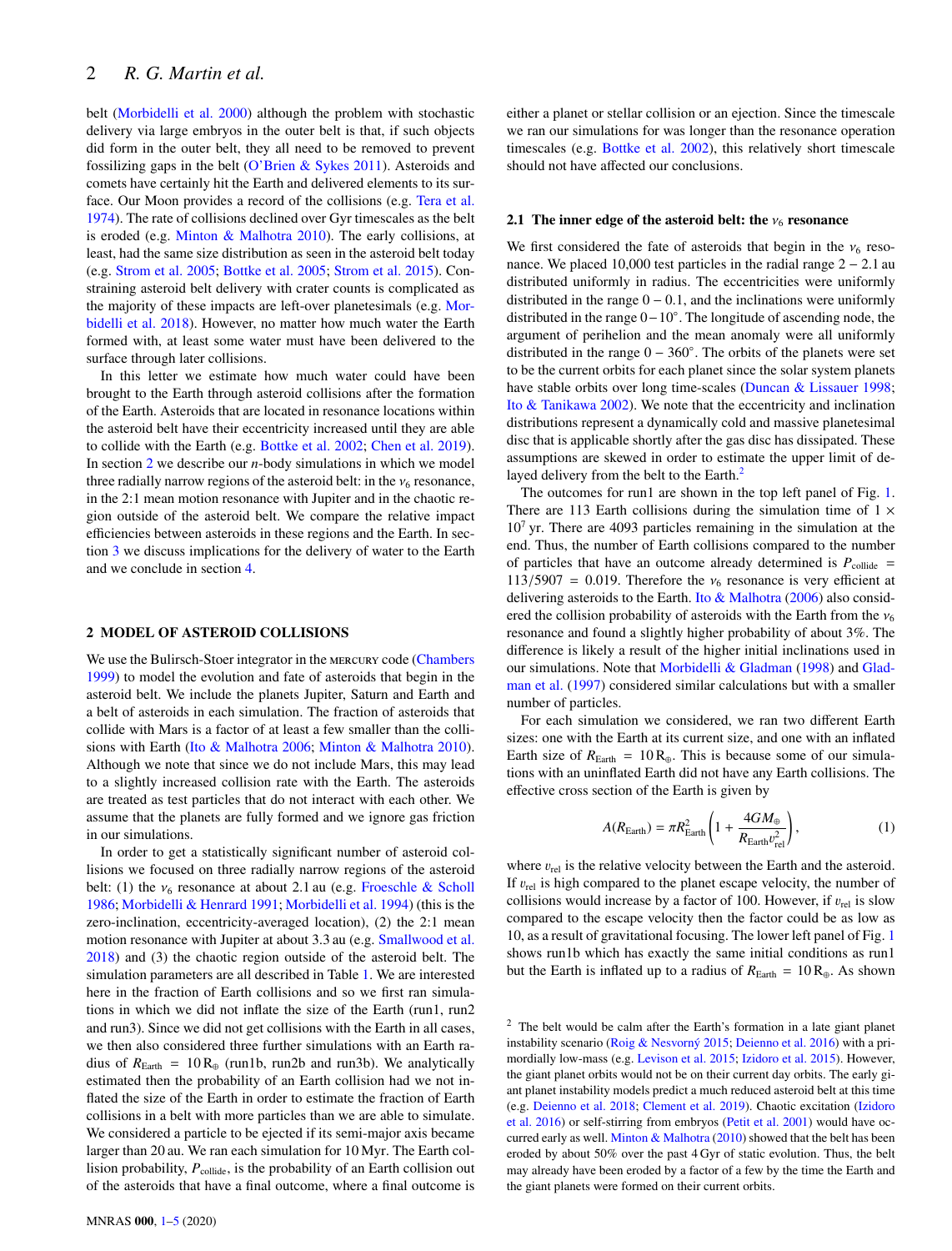<span id="page-2-0"></span>

| Simulation    | $a_{\rm in}/\rm au$ | $a_{\text{out}}$ /au | $R_{\rm Earth}/R_{\oplus}$ | $N_{\rm Sun}$ | $N_{\rm Earth}$ | $N_{\rm J.S}$ | $N_{\text{eject}}$ | $N_{\text{outcome}}$ | $N_{\text{remain}}$ | $P_{\text{collide}}$               |
|---------------|---------------------|----------------------|----------------------------|---------------|-----------------|---------------|--------------------|----------------------|---------------------|------------------------------------|
| run1<br>run1b | 2.0<br>2.0          | 2.1<br>2.1           | 10                         | 5269<br>4116  | 113<br>2730     | $\mathbf{0}$  | 524<br>254         | 5907<br>7100         | 4093<br>2900        | 0.019<br>0.38                      |
| run2<br>run2b | 3.3<br>3.3          | 3.35<br>3.35         | 10                         | 523<br>510    | $\Omega$<br>18  |               | 2658<br>2656       | 3182<br>3185         | 6818<br>6815        | $\overline{\phantom{a}}$<br>0.0057 |
| run3<br>run3b | 4.0<br>4.0          | 4.1<br>4.1           | 10                         | 27<br>27      | $\Omega$        | 34<br>35      | 8411<br>8419       | 8472<br>8488         | 1528<br>1512        | 0.00082                            |

Table 1. Outcomes of the simulations. Column 1 is the name of the simulation. Columns 2 and 3 are the inner and outer radius of the belt in the simulation, respectively. Column 4 shows the radius of the Earth. Columns 5 and 6 show the number of asteroids that hit the Sun and the Earth, respectively. Column 7 shows the number of asteroids that hit Jupiter or Saturn. Column 8 shows the number of asteroids that have been ejected. Column 9 shows the number of asteroids that have an outcome (either collision or ejection). Column 10 shows the number of asteroids remaining in the simulation. Column 11 shows the probability of an Earth collision for all of the asteroids that have an outcome and are not still remaining in the simulation,  $P_{\text{collide}} = N_{\text{Earth}}/N_{\text{outcome}}$ .



Figure 1. The outcomes of the *n*-body simulations in time binned into 0.5 Myr intervals. Note that the points are slightly offset from the centre of the time bin so that they don't completely overlap. The upper panels have the Earth radius of  $R_{Earth} = 1 R_{\oplus}$  while the lower panels have Earth radius of  $R_{Earth} = 10 R_{\oplus}$ . The left panels show the simulation of the  $v_6$  resonance in the range  $a = 2.0 - 2.1$  au. The middle panels show the 2:1 resonance in the range  $a = 3.3 - 3.35$  au. The right panels show the simulation in the region 4 <sup>−</sup> <sup>4</sup>.1 au. The blue points show asteroids that are ejected. The red points show asteroids that hit the Sun. The green points show asteroids that hit the Earth. The magenta points show asteroids that hit Jupiter or Saturn.

in Table [1,](#page-2-0) the increase in the planet size led to the number of Earth collisions increasing by a factor of 20.

We can estimate the factor by which the effective cross section changes with the increase in planet radius as  $f = A(10 R_{\oplus})/A(R_{\oplus})$ . A particle with semi-major axis of 2 au and eccentricity  $e = 0.5$ comes close to the Earth. If the orbit of the particle is in the same plane as the Earth, we can find the relative velocity as the difference in the periastron speed of the asteroid and the speed of the Earth. The relative increase in the effective cross section is  $f = 23$  and this is similar to that found in the simulations. If the mechanism works in the same way for particles coming from other resonances, then we can estimate how the cross section affects the number of collisions in those cases. For a particle at 3.3 au with eccentricity  $e = 0.69$  we find  $f = 31$ . For a particle at 4 au with eccentricity 0.75 we find  $f = 33$ . We use these for our nominal values to calculate an approximate collision rate without the inflated Earth in the following sections.

#### <span id="page-2-1"></span>2.2 The 2:1 mean motion resonance with Jupiter

The top middle panel of Fig. [1](#page-2-1) shows run2 in which we model a portion of the 2:1 resonance with Jupiter between 3.<sup>3</sup> <sup>−</sup> <sup>3</sup>.35 au. The other orbital parameters are distributed as described in the previous section. In this simulation there are no collisions with the Earth in the simulation up to a time of 10 Myr. The lower middle panel of Fig. [1](#page-2-1) shows run2b which represents the same initial setup except that the size of the Earth has been inflated to  $10 R_\oplus$ . In this case we find 18 collisions with the Earth. This gives a collision probability of  $P_{\text{collide}} = 18/3185 = 0.0057$ . To account for the inflated Earth, this probability must be reduced. As we discussed in the previous section, for the 2:1 resonance location we expect this to be a factor of about 31. This gives a collision probability of 0.02%. Given that 3182 particles have had an outcome, the expected number of collisions is  $< 1$  and it is not surprising that we did not find any col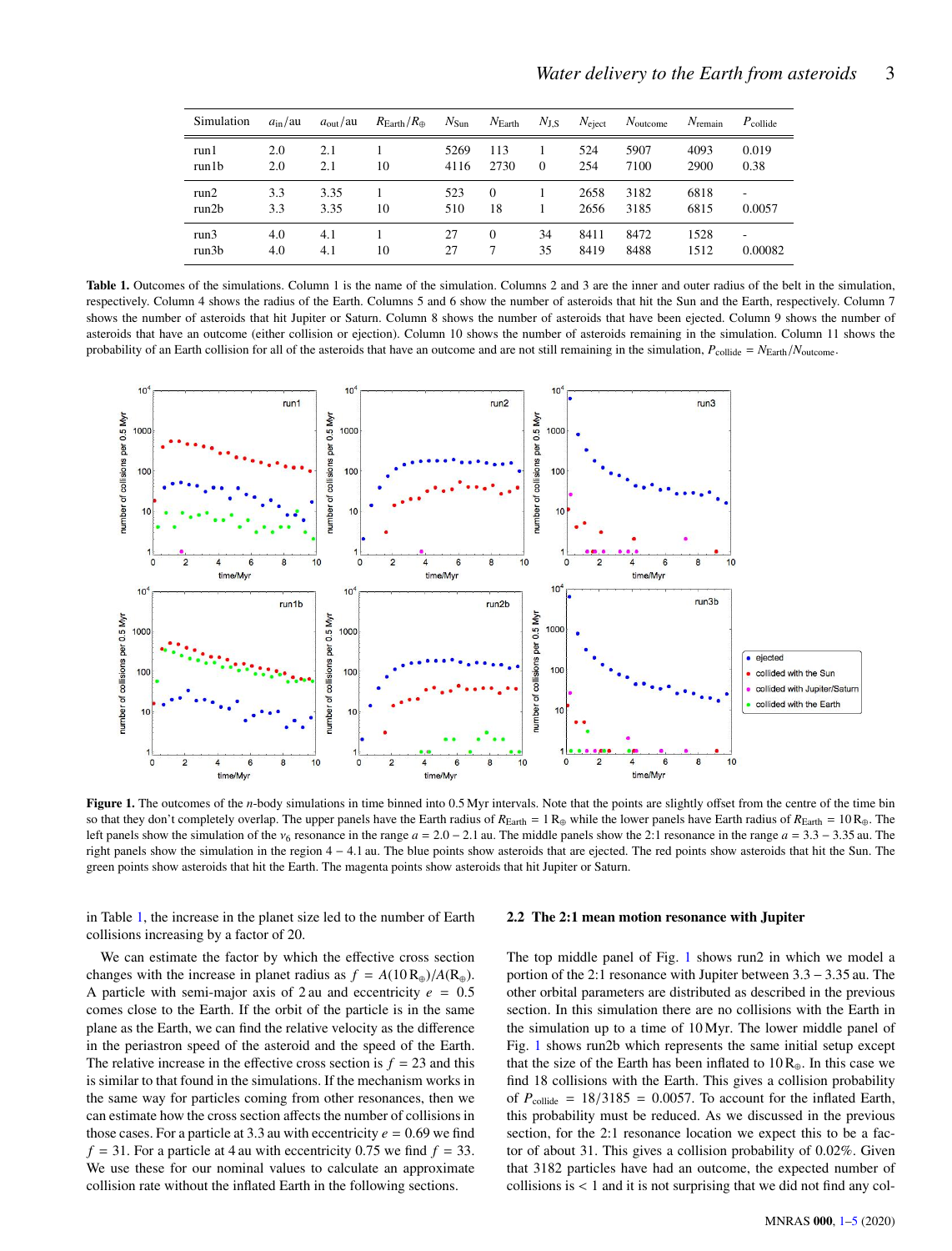lisions in our simulation run2. The 2:1 resonance is not an efficient way to deliver material to the Earth since most asteroids are instead ejected from the inner solar system as a result of close encounters with Jupiter or Saturn.

We note that the impact rate with the Earth from the 2:1 resonance may be slightly higher if higher inclination asteroids were included. Overlapping secular and mean-motion resonances can help to move asteroids on to near Earth orbits more efficiently. In the outer belt, the  $v_5$  resonance is at about  $i = 25^\circ$  for  $e = 0.1$  and the  $v_6$  resonance is at about  $i = 20^\circ$  (Morbidelli & Henrard 1991). However, even with at about  $i = 20°$  [\(Morbidelli & Henrard](#page-4-47) [1991\)](#page-4-47). However, even with some higher inclination asteroids included, the rate of Earth collisions is unlikely to have been as significant as from the  $v_6$  resonance at 2 au with low inclination asteroids.

#### 2.3 The outer edge of the asteroid belt

Finally, we considered a radially narrow region in the chaotic region outside of the current location of the asteroid belt at 4.0−4.1 au. The right hand panels in Fig. [1](#page-2-1) show the outcomes for the particles. With the uninflated Earth (top) there were no collisions. With the inflated Earth (bottom) there were 7 collisions with a collision probability of  $7/8488 = 0.08\%$ . As discussed in section [2.1,](#page-1-2) we must divide this by 33 to get the expected probability without the inflated Earth and we find a probability of about 0.0025%. Thus, the chaotic region itself it not an efficient way to get asteroids to the Earth.

#### <span id="page-3-1"></span>3 DELIVERY OF WATER FROM THE ASTEROID BELT

The current mass of water in the Earth's oceans is  $M_{\text{ocean}} = 2.5 \times$  $10^{-4}$  M<sub>⊕</sub>. The current mass of the asteroid belt is about  $4.5 \times 10^{-4}$  M<sub>⊕</sub> (e.g. [Krasinsky et al.](#page-4-59) [2002;](#page-4-59) [Kuchynka & Folkner](#page-4-60) [2013;](#page-4-60) [DeMeo &](#page-4-61) [Carry](#page-4-61) [2013\)](#page-4-61). The original mass of the asteroid belt was up to a few thousand times more massive (e.g. [Morbidelli et al.](#page-4-34) [2000;](#page-4-34) [Petit et al.](#page-4-58) [2001\)](#page-4-58). Following recent terrestrial planet formation simulations, we take an upper limit to the initial asteroid belt mass of  $M_{\text{belt.i}} = 2 M_{\oplus}$ (e.g. [O'Brien et al.](#page-4-62) [2007;](#page-4-62) [Deienno et al.](#page-4-56) [2018;](#page-4-56) [Clement et al.](#page-4-27) [2019\)](#page-4-27). This is calculated by interpolating the solid material contained in the planets [\(Weidenschilling](#page-4-63) [1977;](#page-4-63) [Hayashi](#page-4-64) [1981\)](#page-4-64).

The composition of the asteroid belt varies with orbital radius (e.g. [Gradie & Tedesco](#page-4-65) [1982;](#page-4-65) [DeMeo & Carry](#page-4-66) [2014\)](#page-4-66). While the asteroids today are not completely separated by type at the snow line, there is a clear jump in the composition at the snow line radius,  $R_{\text{snow}} = 2.7$  au. The inner parts are dominated by S-type asteroids that contain a fraction of water up to  $f_{\text{water,S}} = 0.001$ . C-type asteroids dominate the outer parts of the asteroid belt. These contain a fraction of water of about  $f_{\text{water,C}} = 0.1$  (e.g. [Kerridge](#page-4-67) [1985;](#page-4-67) [Alexander et al.](#page-4-68) [2018\)](#page-4-68). We estimate the initial relative fraction of C-type asteroids by assuming a surface density profile  $\Sigma \propto R^{-3/2}$  between  $R_{\text{in}} = 1.55$  au (three Hill radii from Junitar) radii from Mars) up to  $R_{\text{out}} = 4.1$  au (three Hill radii from Jupiter). The fraction of mass contained in  $R_{\text{snow}} < R < R_{\text{out}}$  compared to the whole belt is  $f_C = 0.49$ . The total amount of water there initially was about  $0.1 M_{\oplus} \approx 400 M_{\text{ocean}}$ . Thus there is a large supply of water in these C-type asteroids that could have been delivered to Earth. The majority of the water that came from the asteroid belt must have come from C-type asteroids.

In section [2](#page-1-0) we showed that that the collision probability for asteroids with the Earth is much higher from the  $v_6$  resonance than any mean motion resonances farther out or the chaotic region. Asteroids do not necessarily have to form close to the  $v_6$  to be delivered to the Earth from there. There are other mechanisms such as gas drag, asteroid-asteroid interactions and the Yarkovsky effect (e.g. [Farinella](#page-4-69) [et al.](#page-4-69) [1998\)](#page-4-69) which may move asteroids into this resonance region. Morbidelli & Nesvorný [\(1999\)](#page-4-70) found that the numerous weak resonances in the asteroid belt allow asteroids to migrate in eccentricity and move through the belt. Furthermore, [Raymond & Izidoro](#page-4-33)  $(2017)$ suggest that asteroids may be implanted into the asteroid belt region from farther out. Observational evidence also suggests that this is possible (e.g. [Jewitt et al.](#page-4-71) [2014\)](#page-4-71).

We now consider the maximum amount of water that could have been delivered to Earth if we assume that the asteroids from the outer parts of the belt can move into the  $v_6$  resonance. Considering only the C-type asteroids, we find the amount of water delivered (wd), assuming complete efficiency, to be

$$
\frac{M_{\text{wd}}}{M_{\text{ocean}}} \approx 8 \left( \frac{P_{\nu_6, \text{collide}}}{0.02} \right) \left( \frac{f_{\text{C}}}{0.49} \right) \left( \frac{f_{\text{water,C}}}{0.1} \right) \left( \frac{M_{\text{belt,i}}}{2 M_{\oplus}} \right). \tag{2}
$$

This mechanism therefore may have been able to deliver the Earth's water as it is today, but it is unlikely to have delivered the upper limit of 10 oceans that may be contained within the mantle of the Earth. If there is indeed such a large reservoir of water in the Earth, it seems likely that the Earth formed with it.

The collision probabilities from the 2:1 resonance and the chaotic region are significantly smaller, it is unlikely that either region could have supplied enough material, unless a particularly large water-rich asteroid happened to be in the region. We have used a dynamically cold belt (low eccentricity and low inclination orbits). A dynamically warmer belt may have a slightly increased collision rate with the Earth from the 2:1 resonance due to the overlapping  $v_5$  and  $v_6$ resonances at higher inclinations.

# <span id="page-3-0"></span>4 CONCLUSIONS

With *n*-body simulations we have compared the relative impact efficiencies from the  $v_6$  resonance, the 2:1 mean motion resonance with Jupiter and the outer asteroid belt after the planets have formed. Our analysis assumed that the asteroid belt contained its primordial mass after the Earth had formed and the giant planets were on their current day orbits. Thus, we have skewed the assumptions to estimate an upper limit to the amount of water that could have been delivered to the Earth. We have shown that the majority of asteroid collisions with the Earth originate from the  $v_6$  resonance at the inner edge of the the asteroid belt. About 2% of asteroids from the resonance collide with the Earth. The collision probability from the 2:1 mean motion resonance is about one hundred times smaller and from the chaotic region about a thousand times smaller. We estimate that if the majority of asteroids in the primordial asteroid belt were moved into the  $v_6$  resonance either through asteroid-asteroid interactions or gas drag, or the Yarkovsky effect, then at most, the asteroid belt could have delivered about eight oceans worth of water. Thus, the delivery of one ocean's worth from the asteroid belt was certainly possible. However, the delivery of 10 oceans worth could have been difficult and if the Earth's mantle contains such significant amounts of water then the Earth likely formed with a good fraction of it, as recently suggested by [Piani et al.](#page-4-13) [\(2020\)](#page-4-13).

# DATA AVAILABILITY STATEMENT

The results in this paper can be reproduced using the mercury code (Astrophysics Source Code Library identifier ascl.net/1201.008). The data underlying this article will be shared on reasonable request to the corresponding author.